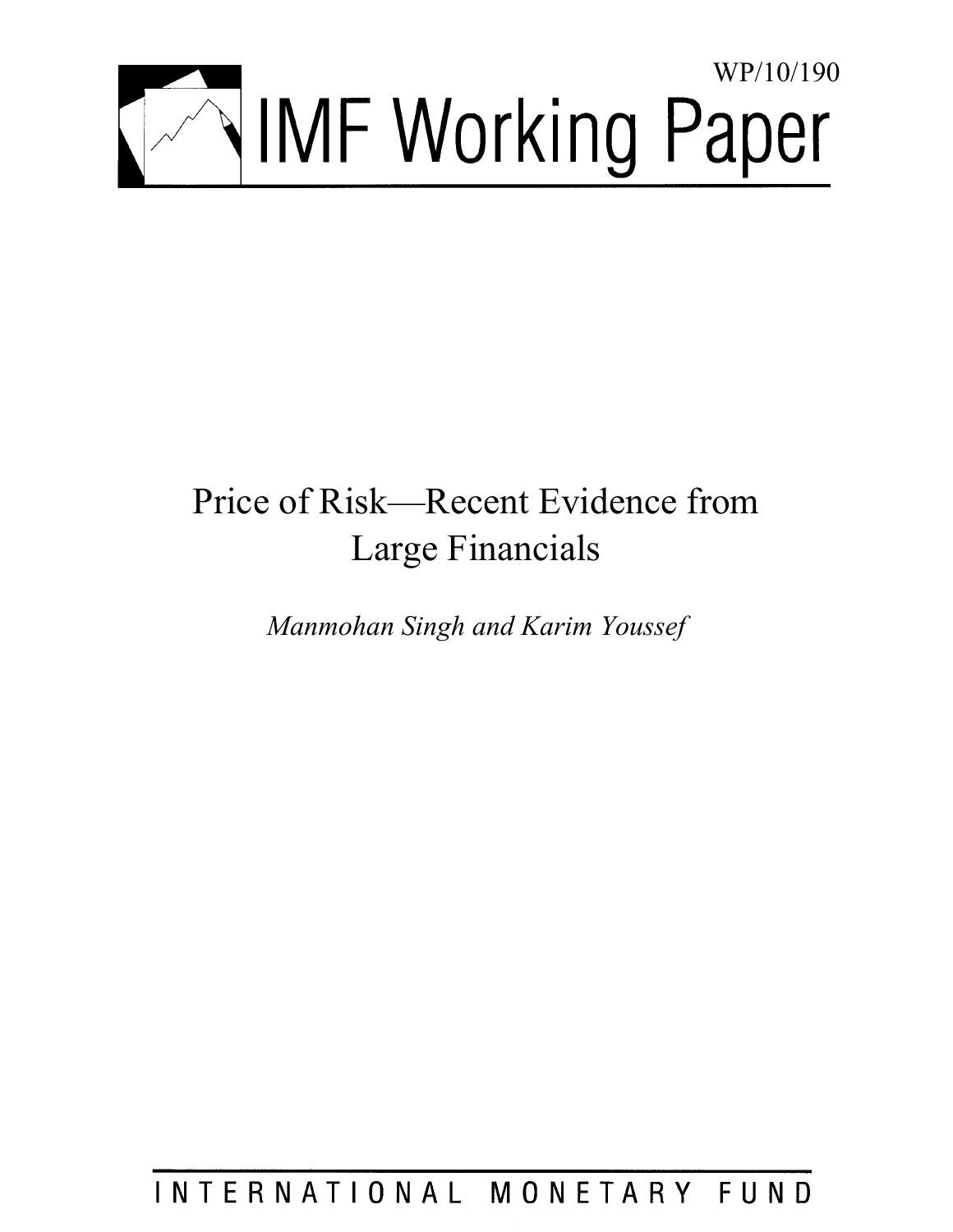#### **IMF Working Paper**

Strategy, Policy, and Review Department

#### **Price of Risk—Recent Evidence from Large Financials**

#### **Prepared by Manmohan Singh and Karim Youssef1**

Authorized for distribution by Martin Mühleisen

August 2010

#### **Abstract**

Probability of default (PD) measures have been widely used in estimating potential losses of, and contagion among, large financial institutions. In a period of financial stress however, the existing methods to compute PDs and generate loss estimates may vary significantly. This paper discusses three issues that should be taken into account in using PD-based methodologies for loss or contagion analyses: (i) the use of "risk-neutral probabilities" vs. "real-world probabilities;" (ii) the divergence between movements in credit and equity markets during periods of financial stress; and (iii) the assumption of stochastic vs. fixed recovery for financial institutions' assets. All three elements have nontrivial implications for providing an accurate estimate of default probabilities and associated losses as inputs for setting policies related to large banks in distress.

**This Working Paper should not be reported as representing the views of the IMF.** The views expressed in this Working Paper are those of the author(s) and do not necessarily represent those of the IMF or IMF policy. Working Papers describe research in progress by the author(s) and are published to elicit comments and to further debate.

JEL Classification Numbers: F3, F34, G15, K33, K41

 $\overline{a}$ 

Keywords: Price of risk; risk-neutral probabilities; real-world probabilities, cheapest-todeliver bonds; distance-to-distress; JPoD; LCFIs;

Authors' E-Mail Address: msingh@imf.org, kyoussef@imf.org

<sup>&</sup>lt;sup>1</sup>Manmohan Singh is a Senior Economist with IMF's Monetary and Capital Markets Department, Karim Youssef is an Economist with IMF's Strategy, Policy, & Review Department. The authors wish to thank Darrel Duffie, Kenneth Singleton, Inci Ötker-Robe, Andre Santos, Laura Kodres, Mohamed Norat, Jiri Podpiera, and Martin Mühleisen for their helpful comments. The views expressed are those of the authors and do not reflect those of the IMF.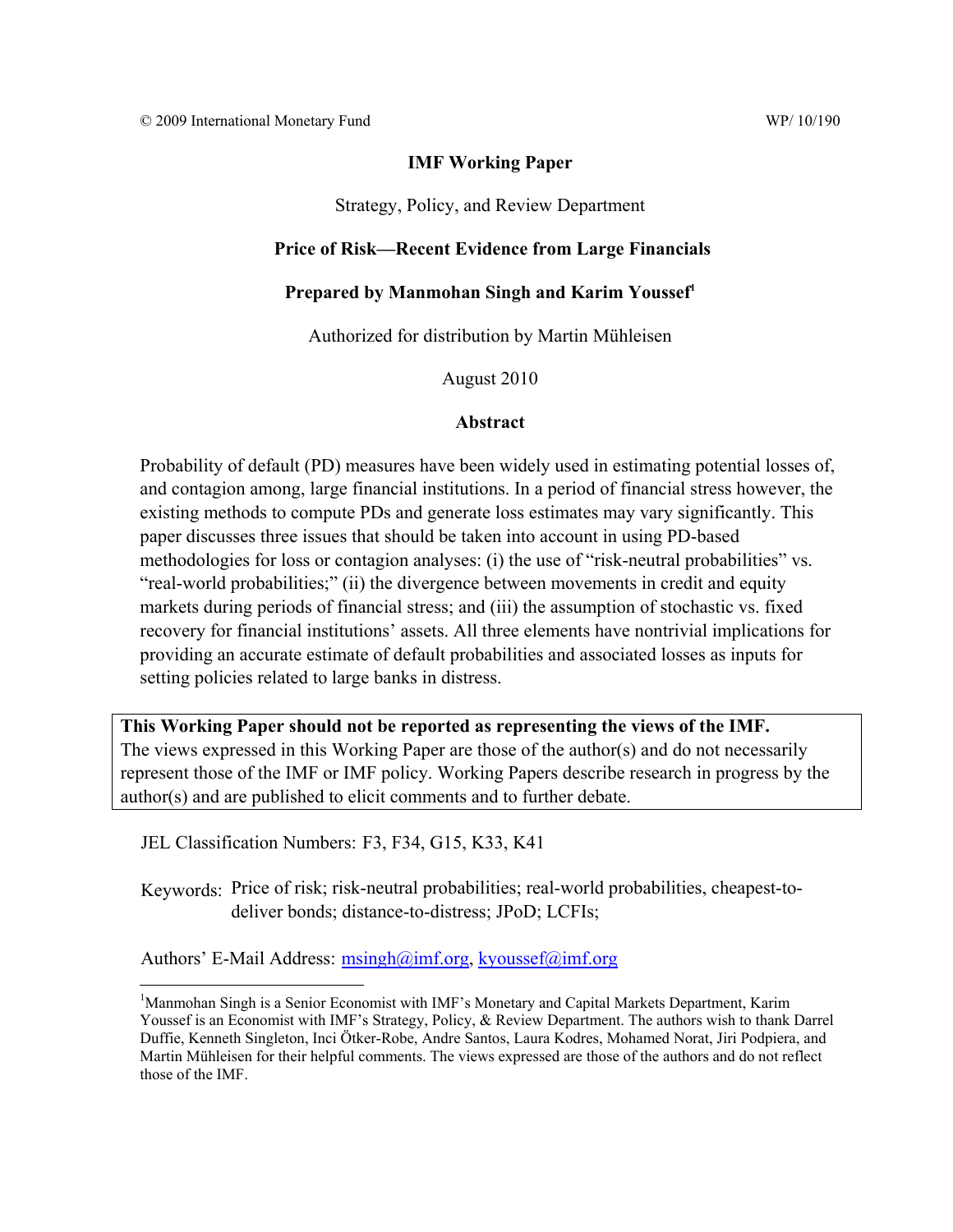# Contents Page

| $I_{\cdot}$  |                                                                           |  |
|--------------|---------------------------------------------------------------------------|--|
| II.          |                                                                           |  |
| III.         |                                                                           |  |
| IV.          |                                                                           |  |
| V.           |                                                                           |  |
|              |                                                                           |  |
| Figures      |                                                                           |  |
| 1.           |                                                                           |  |
| 2.           |                                                                           |  |
| 3.           | Landsbanki, Iceland: PDs from Stochastic and Fixed Recovery Assumptions 7 |  |
| 4.           |                                                                           |  |
| Appendices   |                                                                           |  |
| $\mathbf{I}$ |                                                                           |  |

| $\rm{II}$ . |  |
|-------------|--|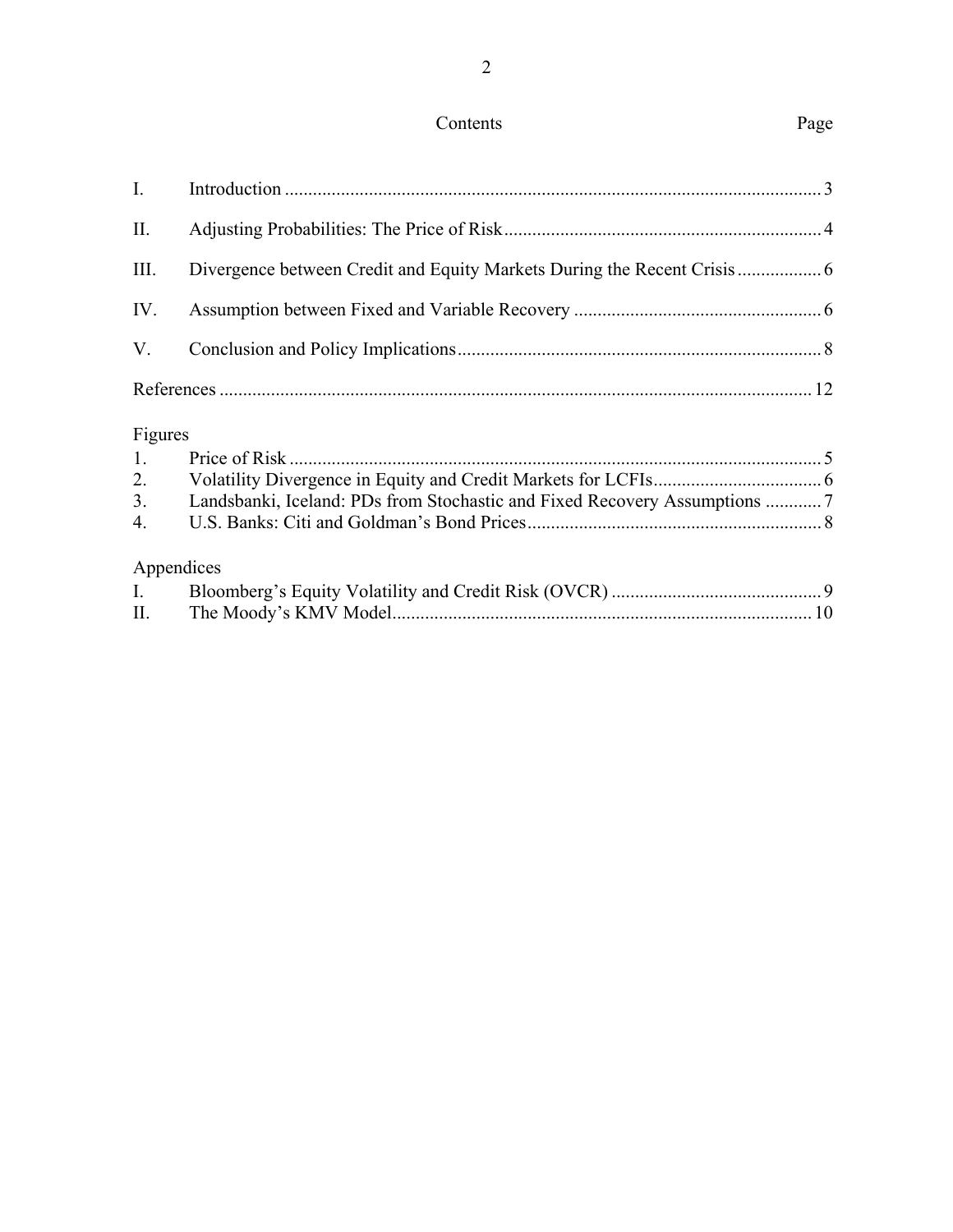#### **I. INTRODUCTION**

Measures for the probability of default (PD) of financial institutions have been widely used in estimating potential losses of, and contagion among, large financial institutions.<sup>2</sup> However, different methodologies used to arrive at such estimates have not necessarily produced uniform results. During the recent financial crisis, two types of PDs (based on CDS spreads and Moody's KMV, respectively) have differed markedly for large banks, and the resulting loss estimates have also varied significantly. In order to properly identify policies with respect to large banks in distress, a closer review of the key differences arising from the various methods to extract PDs is necessary. Indeed, the difficulties in harmonizing the results of the methodologies discussed need to be spelled out, as they potentially bear an effect on authorities' reactions and subsequent policy advice.

These differences start with the underlying market signals used to calculate the PDs. Credit default swap (CDS) spreads providing signals from debt and/or credit markets—given an assumed level of recovery—have been used to arrive at a PD measure. By design, it is risk neutral because it does not take into account investors' varying degrees of risk aversion. Risk neutrality allows us to bypass the need to calibrate a real world measure of investors' utility by assuming that all investors are risk neutral. That is to say, risk neutral methods assign greater probabilities to worse outcomes. PDs derived via the risk neutrality assumption are widely accepted when pricing credit instruments, or assessing the impact of default risk on a portfolio of assets with similarly priced components.

The Moody's KMV methodology, which accounts for investors' risk aversion by extracting signals from equity markets to arrive at a "real world" measure of risk have also been used to extract PDs. In contrast to risk neutral PDs, which use only market prices as inputs, risk measures based on the real world approach also use balance sheet inputs. It is generally accepted that real world measures provide for a better approximation of investors' risk aversion and are as such better suited to carrying out scenario analysis to calculate potential future losses caused by defaults (see Hull, 2009.) Nevertheless, the nature of the inputs used for real world measures also provide for the potential of missing important market signals (especially during distress).

The resulting implication is that losses computed from risk neutral PDs may need to be adjusted downward to arrive at the real world probabilities, while during periods of market stress, the assumptions underlying some of the models yielding real world PDs may become tenuous. The difficulties associated with the transformation of risk neutral PDs to real world PDs are discussed below, along with issues that need to be considered and explored further. In

 $2$ Probability of default or distress is used here in a broader context, to include conditional probabilities of default, joint probability of default, distance to distress, and joint default dependence (i.e., via the off-diagonal elements of the distress dependence matrix).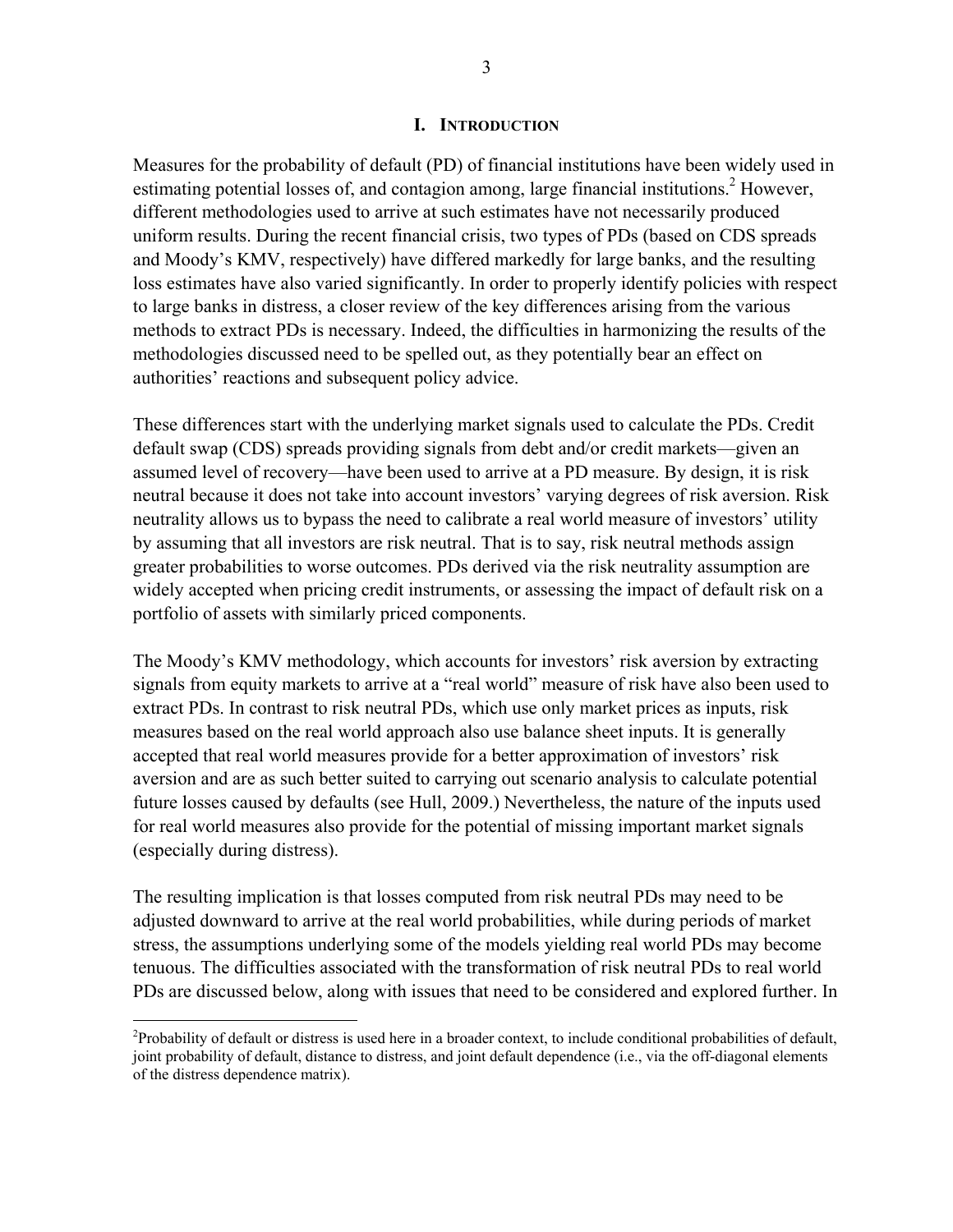particular, in adjusting the risk neutral probabilities with a conversion factor ("the price of risk"), we explore the importance of: (i) deviation between credit and equity prices during periods of financial market stress; and (ii) the role of the assumption of stochastic vs. fixed recovery for financial institution assets.

#### **II. ADJUSTING PROBABILITIES: THE PRICE OF RISK**

The price of risk can be defined as the ratio needed to convert risk-neutral probabilities (associated with CDS spreads) to real world probabilities. The recent literature on this topic converges on the methodology of Amato (2005), which proxies the conversion factor as follows:

$$
Price of Risk = \frac{CDS\ Spread}{Equity\ Market\ Signal}
$$

An example of an Equity market signal would be taking the Moody's KMV expected default frequency (EDF) as a real world measure. An enhancement to this would be to proxy the conversion factor by also accounting for the recovery (R) expected at default (40 percent is a common assumptions for R), that is to say,

$$
Adjusted \ \ \text{Price of} \ \ \text{Risk} = \frac{CDS \ \text{Spread}}{EDF \ \ (1 - R)}
$$

The BIS Quarterly Report (March 2009) uses this approximation to show that the price of risk during the 2007–08 period had fluctuated from an average of about 4 to 12. In other words, risk neutral probabilities derived from CDS spreads would need to be adjusted by a large and significant factor to determine real-world probabilities. For example, if CDS spreads were implying a PD of 0.9 percent, and the associated price of risk conversion factor for a given corporate entity was 10, then the relevant adjusted PD would be 0.09 percent.

The price of risk for large global banks has indeed been sizable and varies across institutions. Our results suggest that at the time of Lehman bankruptcy in September 2008, the price of risk for many large banks was about 5, and for European banks, in particular, higher than 10 in some cases (see Figure 1.)

There have been efforts to use Moody's model to adjust real world probabilities into risk neutral measures. This is mainly done via the use of the Sharpe Ratio and a correlation coefficient between individual returns and market returns. However, it should be highlighted that this framework assumes that investors treat financial *and* nonfinancial firms in a similar fashion (even during the recent crisis). Additionally, in this framework, the Sharpe Ratio is updated only once a year, which presents an inconsistency with most asset allocation models, especially during the distress periods of 2008. The price of risk approach, which avoids these complications, may better reflect the transformation from risk neutral to the real world probability of default.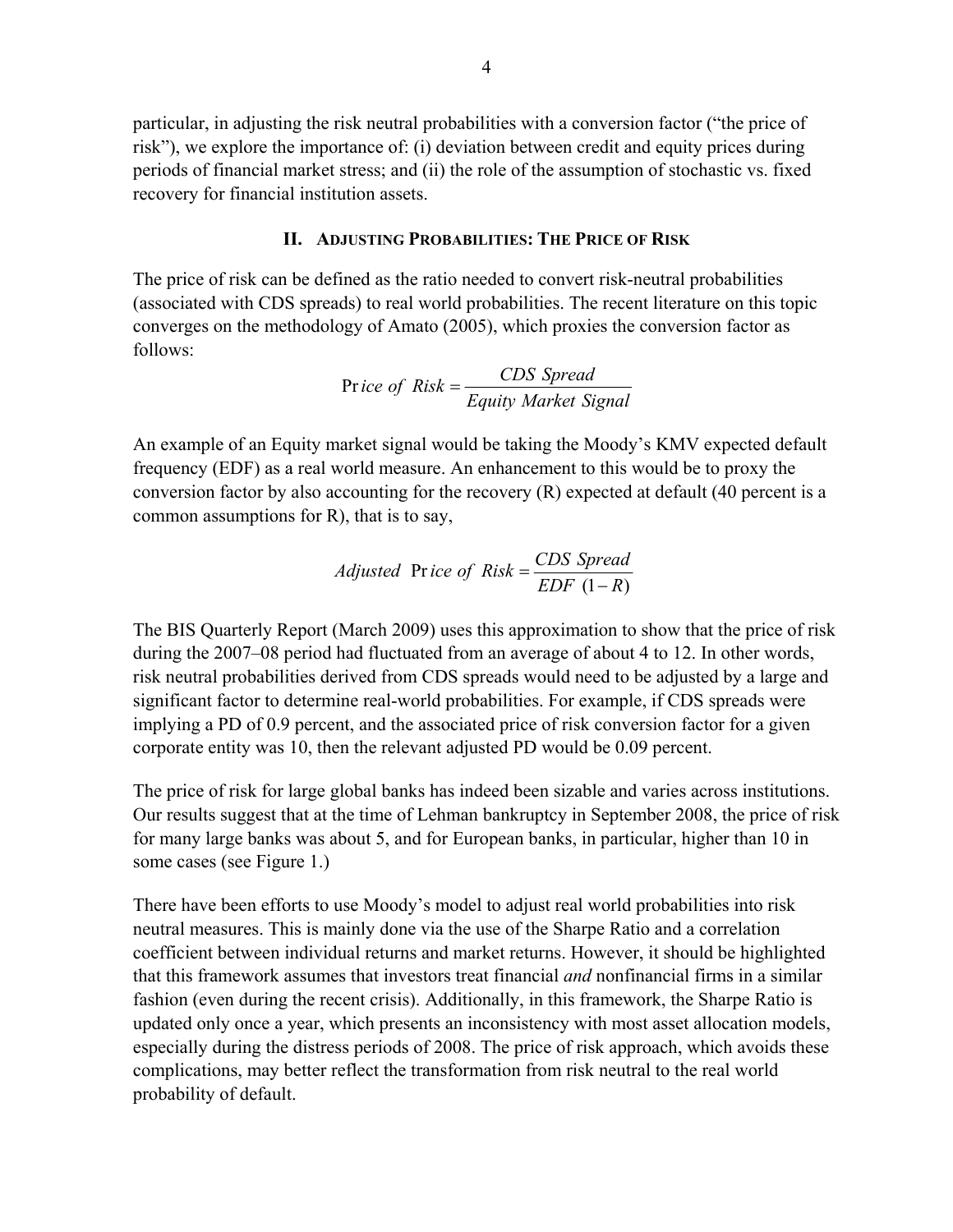Figure 1. Price of Risk

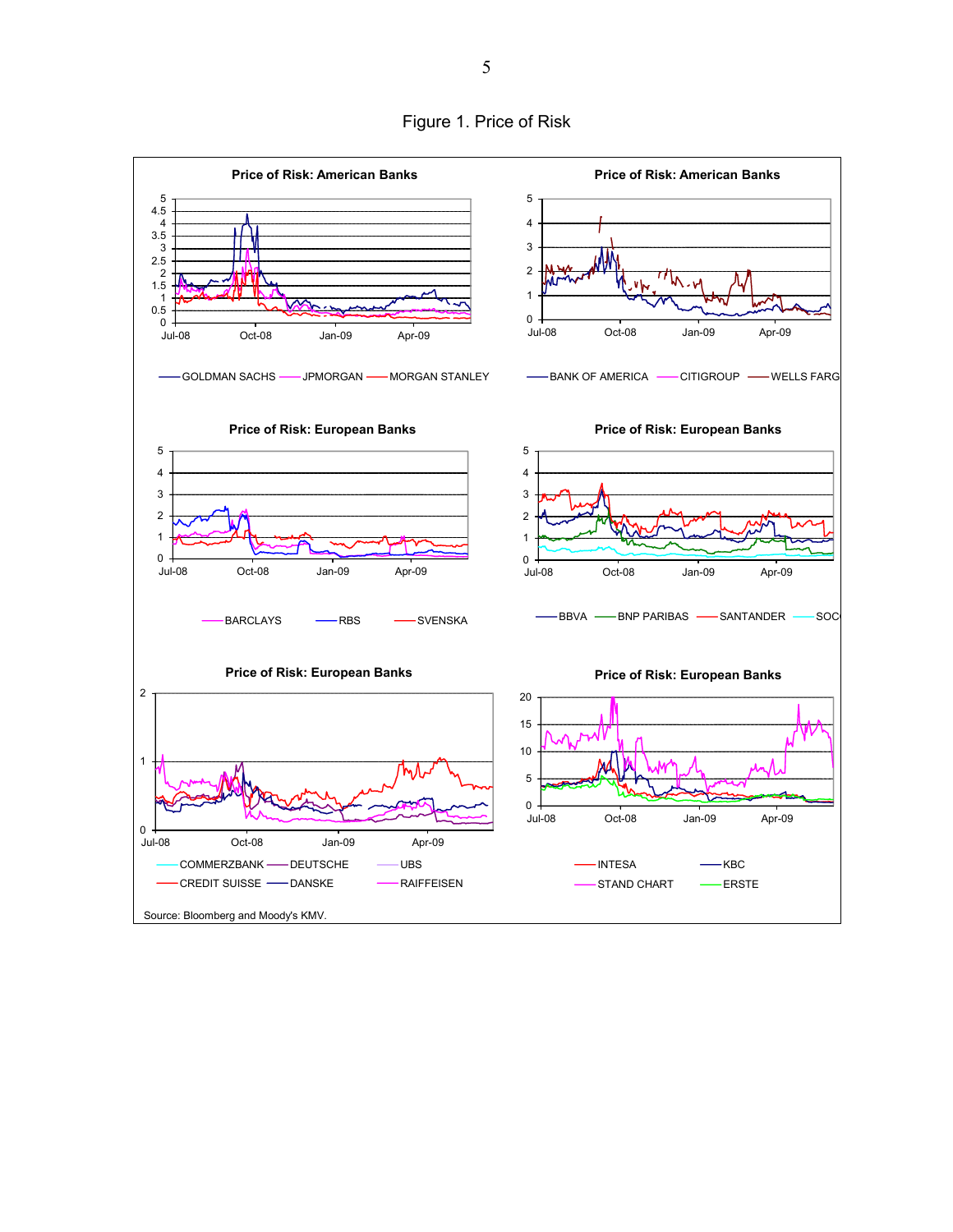#### **III. DIVERGENCE BETWEEN CREDIT AND EQUITY MARKETS DURING THE RECENT CRISIS**

In transforming risk neutral probabilities to real life probabilities, the implicit assumption is the co-movement of equity and bond market signals that drive EDF and CDS spreads, respectively. However, in the case of large banks, the equity market has been far more volatile compared with the bond markets since 2008. In most cases, CDS spreads for the large banks have remained subdued given the perception of "too-large-to-fail." Compared with nonfinancial firms, such as GM or Chrysler, where bondholders have recently taken a haircut and losses, bondholders of large complex financial institutions have so far been kept whole. As a result, the variations in prospective returns have been reflected more immediately in the equity market, relative to the volatility in their bond prices (see Figure 2 below derived from Bloomberg's OVCR function.)<sup>3</sup> The OVCR function is described in Appendix 1.

The asymmetric signals from debt and equity markets, in turn, have implications for estimating losses or guarantees from the implied balance sheet components. Disentangling the implications of this differential in volatility needs to be considered in probability models. Moreover, the asymmetry in signals from credit and equity markets is important to consider in models using distance-to-distress *where debt and equity market volatilities are important variables in determining the final results* (see Appendix II.) Therefore, from a policy perspective, the estimates of losses and guarantees need to be interpreted with caution when the models do not account for dynamics of these relationships.



Figure 2. Volatility Divergence in Equity and Credit Markets for LCFIs

Sources: Bloomberg and Moody's KMV.

 $\overline{a}$ 

#### **IV. ASSUMPTION BETWEEN FIXED AND VARIABLE RECOVERY**

Models estimating PDs have commonly assumed fixed recovery values. However, stochastic recovery value assumptions may be necessary during distress episodes. Unlike sovereigns or

<sup>&</sup>lt;sup>3</sup>Bloomberg's OVCR function (Equity Volatility and Credit Risk) converts equity prices, leverage, and implied volatility to a CDS spread. This 'theoretical' equity implied CDS spread can be compared to actual CDS spread.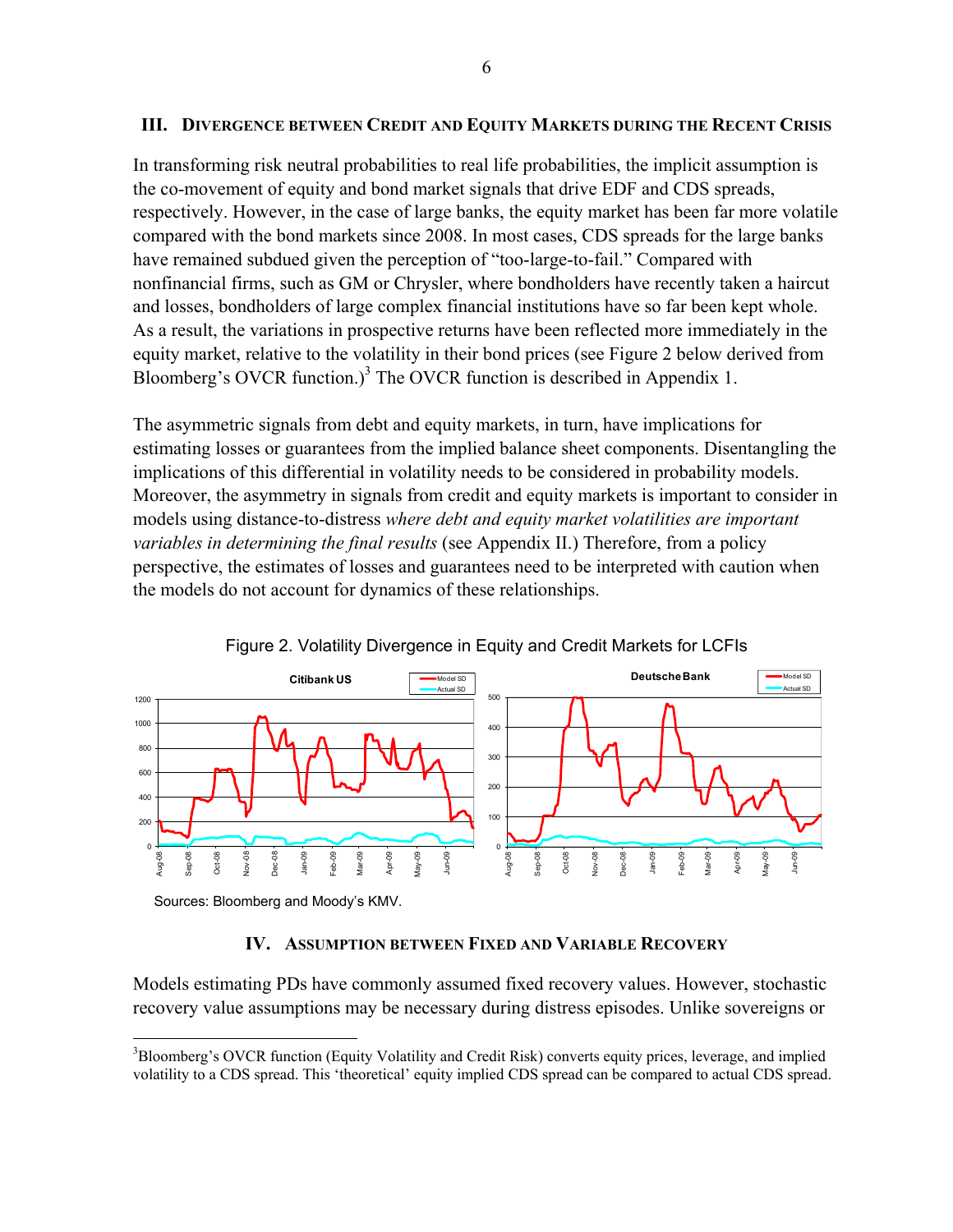corporates, financial institutions have few tangible assets, and recovery during the credit crisis was very different from the 40 percent assumption (Lehman and Landsbanki were roughly 8 cents and 1 cent on the dollar respectively, while Fannie Mae and Freddie Mac were both above 90 cents on the dollar). Hence, the use of a time-varying or stochastic recovery rate is all the more important in the case of distressed financial institutions. In cases, where cash bonds trade below par, the cheapest-to-deliver (CTD) bond is a good proxy for stochastic recovery (Duffie, 1999; Singh, 2003, 2004; Singh and Spackman, 2009), as it reflects a more realistic inference of the value of debt obligations than the fixed recovery assumption. Moreover, the use of CTD is also in line with the physical settlement covenants of the ISDA contracts.<sup>4</sup> In the case of Iceland's Landsbanki Bank, for example, probabilities stemming from using a fixed recovery rate (green line) versus a stochastic recovery (blue line) proxied by cheapest-to-deliver bond are markedly different (Figure 3 below).<sup>5</sup>



Figure 3. Landsbanki, Iceland: PDs from Stochastic and Fixed Recovery Assumptions

Sources: Bloomberg and Fund Staff estimates, and Singh and Spackman (2009).

The use of PDs with a fixed recovery assumption has implications also for assessing institutional interconnectedness through joint probability of distress (JPoD). Inaccurate estimates of conditional probabilities may result if the independent probabilities are biased.

<sup>&</sup>lt;sup>4</sup>In most models, including those using CDS and Moody's EDF data, the general assumption has been to hold recovery value constant (in the range of 20–40). The probability of default (i.e., the hazard rate) and the recovery value more or less offset each other when bonds trade near par. Such approximation works poorly when bonds trade at high spreads.

<sup>&</sup>lt;sup>5</sup>To further augment the use of stochastic recovery, the cheapest priced Citi and Goldman bonds illustrate that their bond prices have traded well below par in the recent crisis, despite the implicit forbearance offered to bondholders of large financial institutions, unlike the bondholders of GM, Chrysler or even Fannie Mae and Freddie Mac (Figure 4).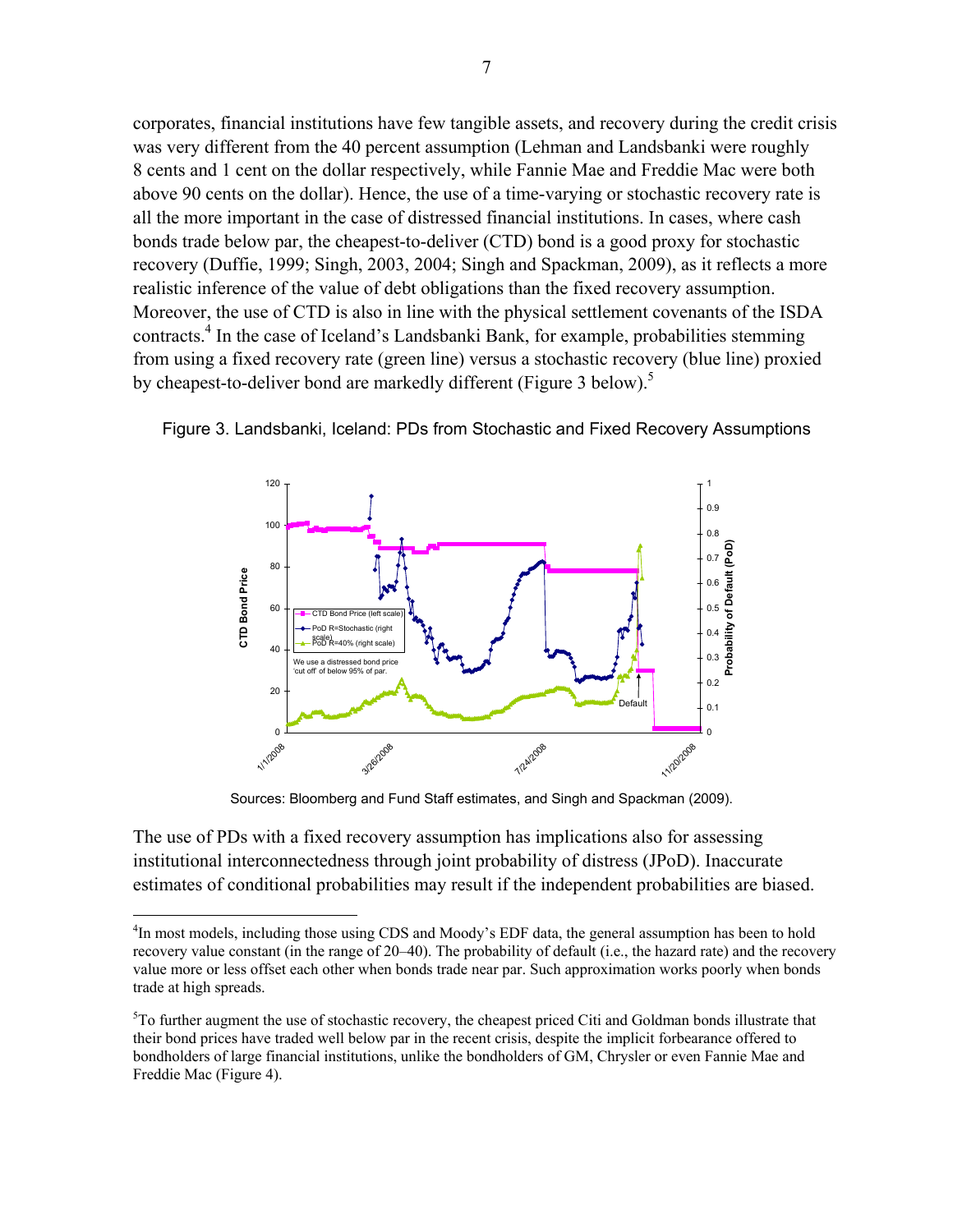For example, if we are to estimate the probability of default for Goldman conditional on Citi's default, incorrect estimation of the probability for Citi would contaminate the conditional probabilities for Goldman.<sup>6</sup>



Figure 4. U.S. Banks: Citi and Goldman's Bond Prices

**Citi and Goldman Cheapest-to-deliver Bonds** 

#### **V. CONCLUSION AND POLICY IMPLICATIONS**

This paper has argued that during periods of stress, measures for the probability of default of financial institutions should be adjusted to reflect the price of risk and address potential divergence of credit/equity market relationships and the stochastic nature of asset recovery. Not taking these elements into consideration may result in different, and perhaps misguided, results and policy recommendations.

From a policy angle, until we have a more precise idea of the magnitude of the biases and how best to revise the existing models, loss estimates based on distance-to-distress models should be interpreted with caution for large banks. Also, modeling the degree of interconnectedness of large banks based on joint probabilities of distress should incorporate the low recovery rates observed in the context of the recent credit events that involved large financials, so as to avoid over- or under-estimation of the degree of connectedness.

<sup>&</sup>lt;sup>6</sup>See IMF Working Paper No. 08/258 (page 14, second paragraph) states: "using CDS data after Lehman's default will require the use of variable recovery value assumption, or in its absence, CTD bonds." There may be other factors such as funding costs during crisis that can contribute towards probability estimates.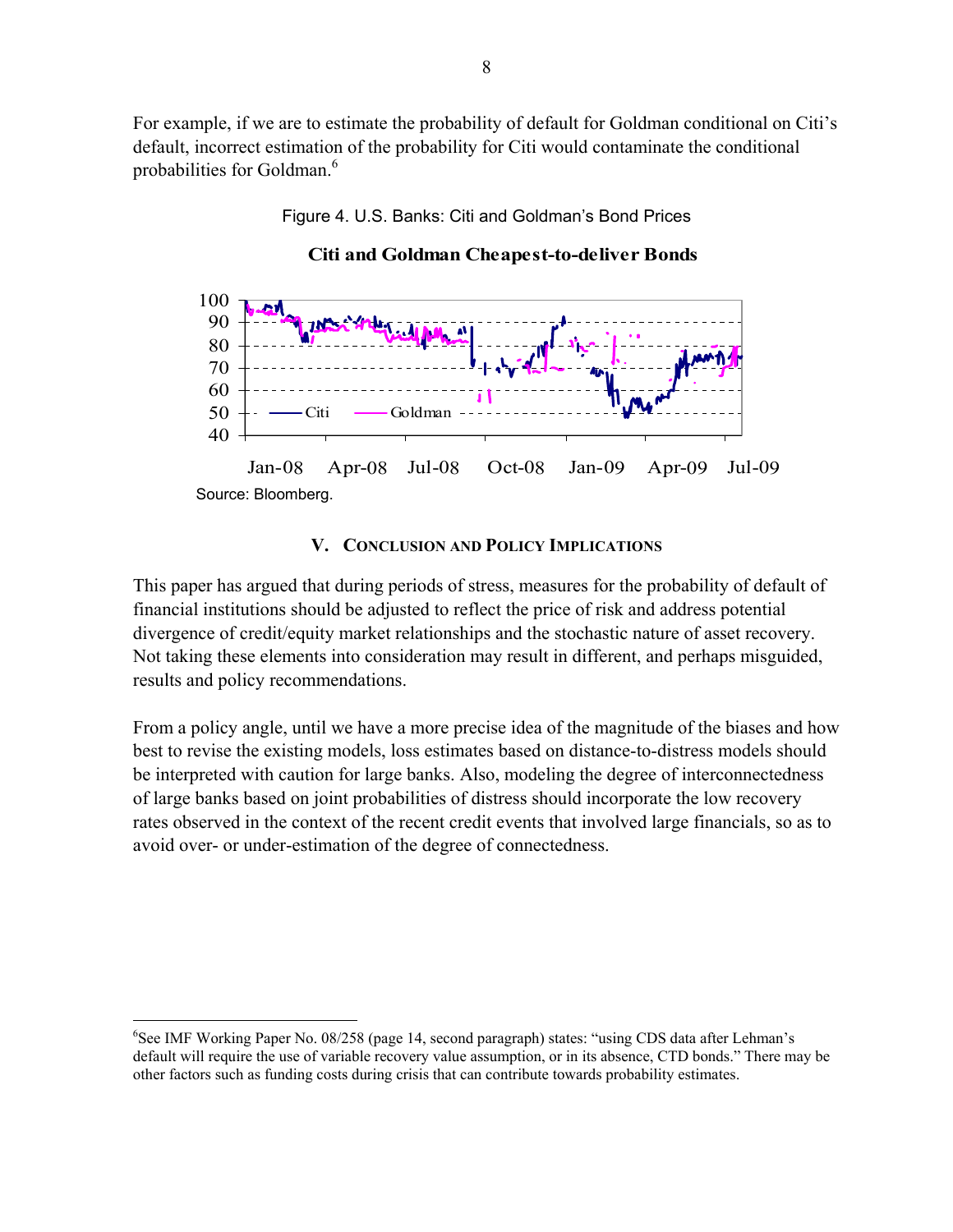### **Appendix I. Bloomberg's Equity Volatility and Credit Risk (OVCR) Function**<sup>7</sup>

Merton (1974) assumes that the value of a firm. A, follows a geometric Brownian motion. Under constant interest rate r assumption, there exists a risk-neutral measure Q under which we can write the dynamics of the firm value as,

$$
dA_{\mathbf{r}}/A_{\mathbf{r}} = rdt + \sigma_{\mathbf{r}}dW. \tag{0.1}
$$

Merton further assumes that the firm's debt is in the form of a zero-coupon debt with face value,  $D$ , and a single fixed expiry date  $T$ . At time  $T$ , the firm pays off the debt if its firm value is higher than the face value of the debt and claims bankruptcy if its firm value is below the face value of the debt,  $A \le D$ . The equity holder claims the remainder of the firm value.

Under these assumptions, the equity of the firm can be regarded as a call option on the firm value with the strike equal the face value of the debt and the maturity being the maturity of the debt. Since the firm value follows a geometric Brownian motion, we can value the equity of the firm based on the option pricing formula developed by Black and Scholes (1973) and Merton (1973). The time-0 value of the firm's equity,  $E_0$ , can be written as,

$$
E_0 = A_0 N(d_1) - D e^{-rT} N(d_2), \tag{0.2}
$$

with

 $\overline{a}$ 

$$
d_1 = \frac{\ln A_0/D + rT + \frac{1}{2}\sigma_A^2 T}{\sigma_A \sqrt{T}}, \quad d_2 = \frac{\ln A_0/D + rT - \frac{1}{2}\sigma_A^2 T}{\sigma_A \sqrt{T}}.
$$
(0.3)

In particular,  $N(d_2)$  represents the risk-neutral probability that the call option will finish in the money and hence the firm will not default. Therefore,  $1 - N(d_2)$  denotes the risk-neutral probability of default.

In principle, we can use this pricing relation to estimate the default probability, if we are willing to accept the simplifying assumptions of Merton (1974). In reality, there are several more assumptions and choices that we need to make. The equity value can be observed from the stock market if we regard the stock price as the equity value per share and ignore the added value of warrants. The stock return volatility,  $\sigma_E$ , can also be estimated either from the time series data or stock options. Furthermore, the face value of the debt can be obtained from the balance sheet information if we are willing to make further simplifying assumptions regarding the debt structure and their maturities. Nevertheless, the firm value  $A_0$  and the firm volatility  $\sigma_A$  are normally regarded as not observable. These two quantities can be solved from the following two equations,

$$
E_0 = A_0 N(d_1) - De^{-rT} N(d_2), \quad \sigma_E = N(d_1) \sigma_A A_0 / E_0,
$$
\n(0.4)

where the second equation is a result of Ito's lemma. These two equations contain the two unknowns  $(A_0, \sigma_A)$  if we can obtain estimates on  $(D, E_0, \sigma_E, r, T)$ . Therefore, one can solve for the two unknown quantities using standard numerical nonlinear least square procedures.

<sup>&</sup>lt;sup>7</sup>See Bloomberg's "Inferring Default Probabilities from Capital Structure Information," version 1.0.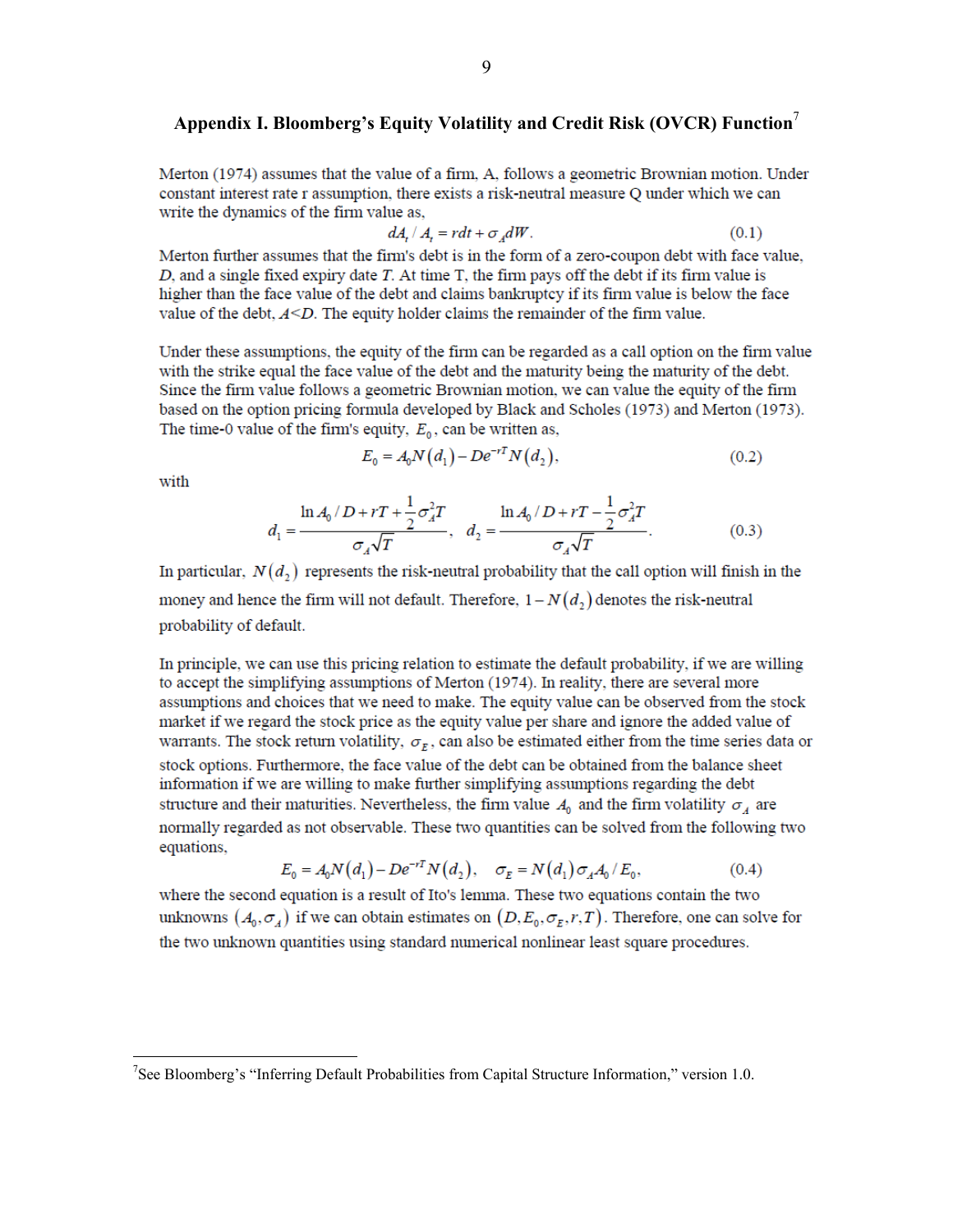## **Appendix II. The Moody's KMV Model**<sup>8</sup>

The concept of using an option theoretic framework combined with stock prices to estimate default risk was controversial, when first developed. Consider a holding company that owns stock in another company and that the market value of these holdings is *V*. Further, the company has a debt payment of *D* due at a fixed point in time, *T*. Owning the equity of such a holding company is equivalent to owning an option to buy the stock at a price of *D* with an expiration date of *T*. Owning the debt is equivalent to owning a risk-free bond that pays *D* at time *T* and being short a put option on the stock with an exercise price of *D* and an expiration date of *T*. In this example, the firm defaults if the value of assets, *V*, is below *D* at the expiration date *T*. One can use the simple Black-Scholes option formula to determine the value of equity. The four inputs to this equation are the debt payment, *D* which we refer to as the default point, the market value of the firm's assets, *V*, the volatility of assets, *A* σ, and the risk-free interest rate, *r*. The probability that the obligations will not be met is a function of the firm's DD, which represents the number of standard deviations that the firm is away from the default point. DD can also be viewed as a volatility-adjusted market-based measure of leverage. As the VK model is a barrier model, the model relates the asset value, the default point and volatility to the default probability via a first passage through time formula. Vasicek has noted that the probability of default for a first passage through time model is approximately equal to:

2Φ(− *DD*)

where DD is the so-called Distance-to-Default and  $\Phi$  is the cumulative normal distribution. Distance-to-Default can be defined as:

$$
DD(V, X_T, \sigma_A, T, \mu, \delta) = \frac{\log (V/(X_T + aT)) + (\mu - \frac{1}{2}\sigma_A^2)T}{\sigma_A \sqrt{T}}
$$

Where *V* is the value of a firm's assets,  $TX$  is the default point to the horizon,  $\mu$  is the drift term,  $A \sigma$  is the volatility of assets, T is the horizon and  $\alpha$  represents cash leakages per unit time due to interest payments, coupons and dividends. The value of the firm's assets and volatility is computed as described above. The default point is computed as current liabilities plus a portion of long-term debt. For longer horizons, a larger portion of long-term debt is included in the default point to reflect that long-term debt becomes more important at longer horizons. Note that the DD varies considerably with the horizon under consideration. At longer horizons, the weight on volatility increases relative to the default point.

<sup>&</sup>lt;sup>8</sup>See Moody's EDF<sup>™</sup> 8.0 Model Enhancements.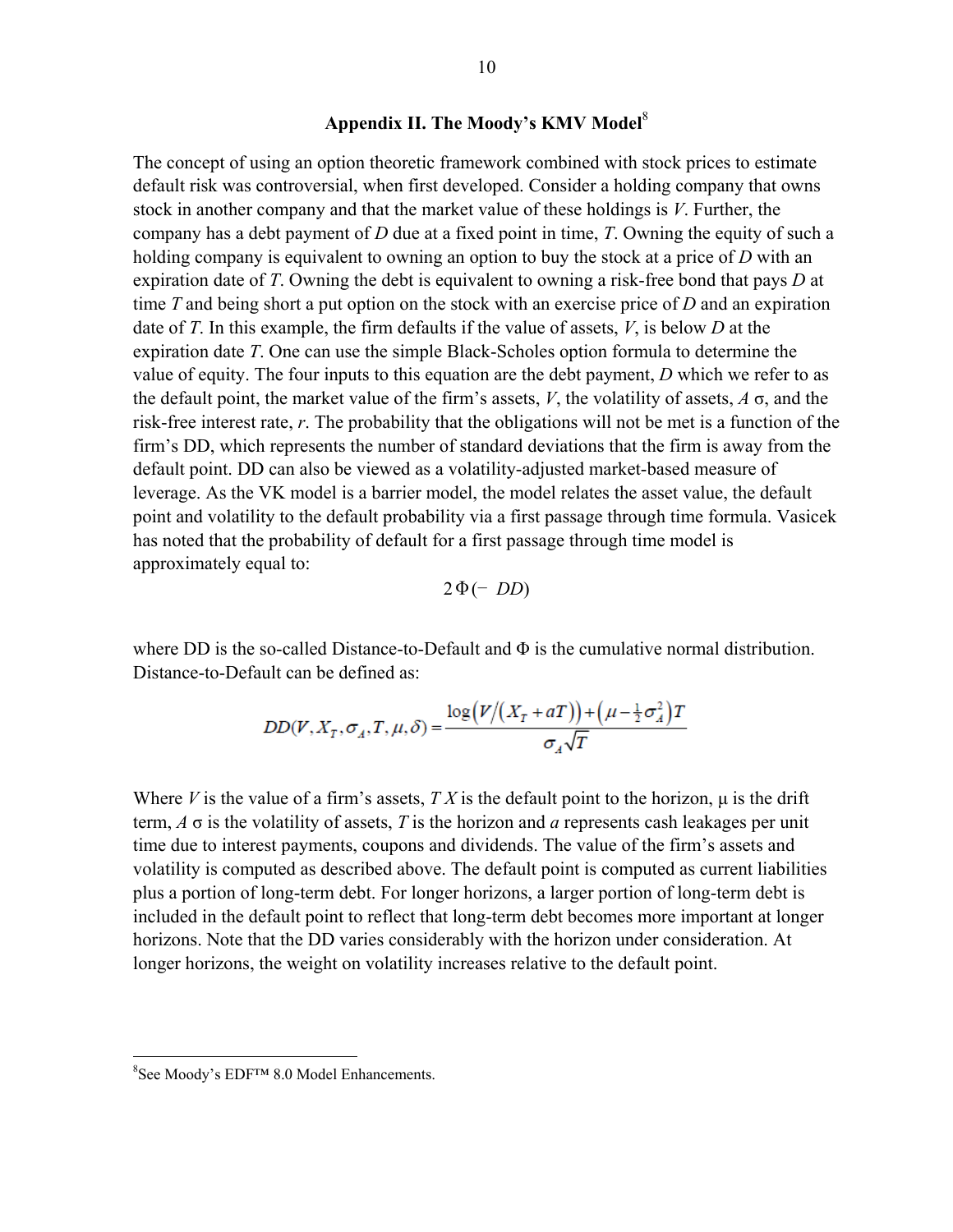Empirically, there is a strong relationship between DD and the observed default rates—firms with a larger DD are less likely to default. Nevertheless, the actual default rate found in the data differs from the literal predictions of the model. Taken literally, the Brownian motion assumption on asset value implies a Gaussian relationship between DD and the EDF credit measure. Specifically, for a DD greater than 4, a Gaussian relationship predicts that defaults will occur 6 out of 100,000 times. This would lead to one half of actual firms being essentially risk-free. This implication is not found in the data. Consequently, when implementing the model, we depart from the Gaussian assumption by implementing an empirical mapping.